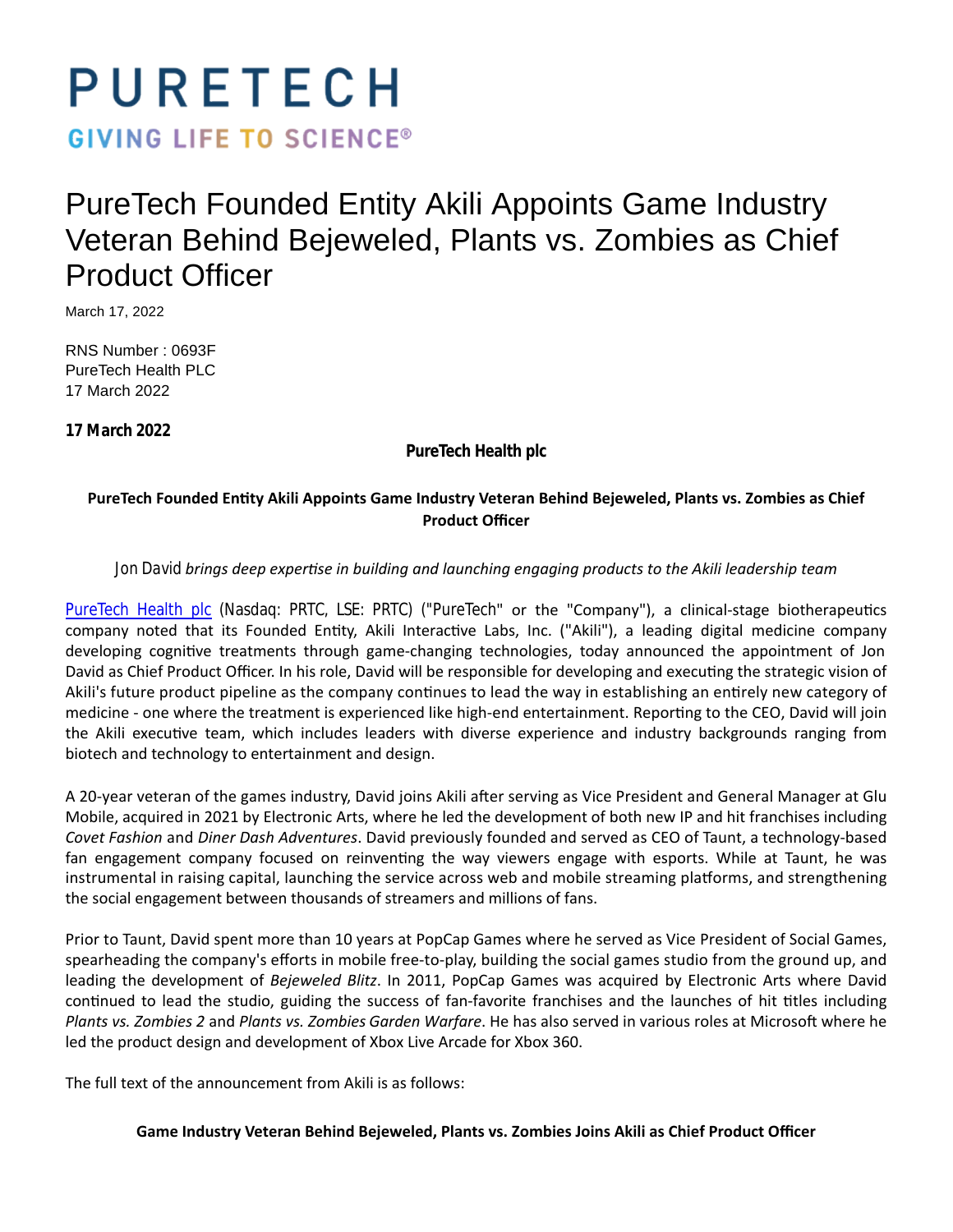#### Jon David brings deep expertise in building and launching engaging products to the Akili leadership team

**BOSTON, Mass. - March 17, 2022 -** Akili Interactive ("Akili" or the "Company"), a leading digital medicine company developing cognitive treatments through game-changing technologies, today announced the appointment of Jon David as Chief Product Officer. In his role, David will be responsible for developing and executing the strategic vision of Akili's future product pipeline as the company continues to lead the way in establishing an entirely new category of medicine - one where the treatment is experienced like high-end entertainment. Reporting to the CEO, David will join the Akili executive team, which includes leaders with diverse experience and industry backgrounds ranging from biotech and technology to entertainment and design.

"Jon is a proven executive and top-tier innovator in the video game industry, and we are thrilled to have his vision and expertise on the team," said Eddie Martucci, Co-Founder and Chief Executive Officer of Akili. "His results-driven background in creating intentionally designed, deeply enjoyable, and industry-changing consumer products will be instrumental as we advance our mission to pioneer treatments that truly have the feel and stickiness of consumer entertainment products."

A 20-year veteran of the games industry, David joins Akili after serving as Vice President and General Manager at Glu Mobile, acquired in 2021 by Electronic Arts, where he led the development of both new IP and hit franchises including *Covet Fashion* and *Diner Dash Adventures*. David previously founded and served as CEO of Taunt, a technology-based fan engagement company focused on reinventing the way viewers engage with esports. While at Taunt, he was instrumental in raising capital, launching the service across web and mobile streaming platforms, and strengthening the social engagement between thousands of streamers and millions of fans.

Prior to Taunt, David spent more than 10 years at PopCap Games where he served as Vice President of Social Games, spearheading the company's efforts in mobile free-to-play, building the social games studio from the ground up, and leading the development of *Bejeweled Blitz*. In 2011, PopCap Games was acquired by Electronic Arts where David continued to lead the studio, guiding the success of fan-favorite franchises and the launches of hit titles including *Plants vs. Zombies 2* and *Plants vs. Zombies Garden Warfare*. He has also served in various roles at Microsoft where he led the product design and development of Xbox Live Arcade for Xbox 360.

"The opportunity Akili offers to patients to 'play their medicine,' is uniquely powerful. I'm looking forward to bringing even more joy and magic to the Akili product experience as we grow," said Jon David, Chief Product Officer at Akili. "I'm honored to join this team and drive engagement in a way that helps make people's lives better."

#### **About Akili**

Akili is pioneering the development of cognitive treatments through game-changing technologies. Our approach of leveraging technologies designed to directly target the brain establishes a new category of medicine-medicine that is validated through clinical trials like a drug or medical device, but experienced like entertainment. Akili's platform is powered by proprietary therapeutic engines designed to target cognitive impairment at its source in the brain, informed by decades of research and validated through rigorous clinical programs. Driven by Akili's belief that effective medicine can also be fun and engaging, Akili's products are delivered through captivating action video game experiences.

On January 26, 2022, Akili entered into a definitive agreement to become publicly traded via a merger with Social Capital Suvretta Holdings Corp. I (Nasdaq: DNAA), a special purpose acquisition company. The transaction is expected to close in mid-2022, after which Akili will be listed on the Nasdaq stock market under the new ticker symbol "AKLI." For more information, please visit www.akiliinteractive.com.

#### **Additional Information and Where to Find It**

In connection with the proposed business combination transaction between Social Capital Suvretta Holdings Corp. I ("SCS") and Akili, SCS filed a registration statement on Form S-4 (as amended, the "Registration Statement") with the SEC on February 14, 2022, which includes a preliminary prospectus and proxy statement of SCS, referred to as a proxy statement/prospectus. The Registration Statement has not yet become effective. When available, a final proxy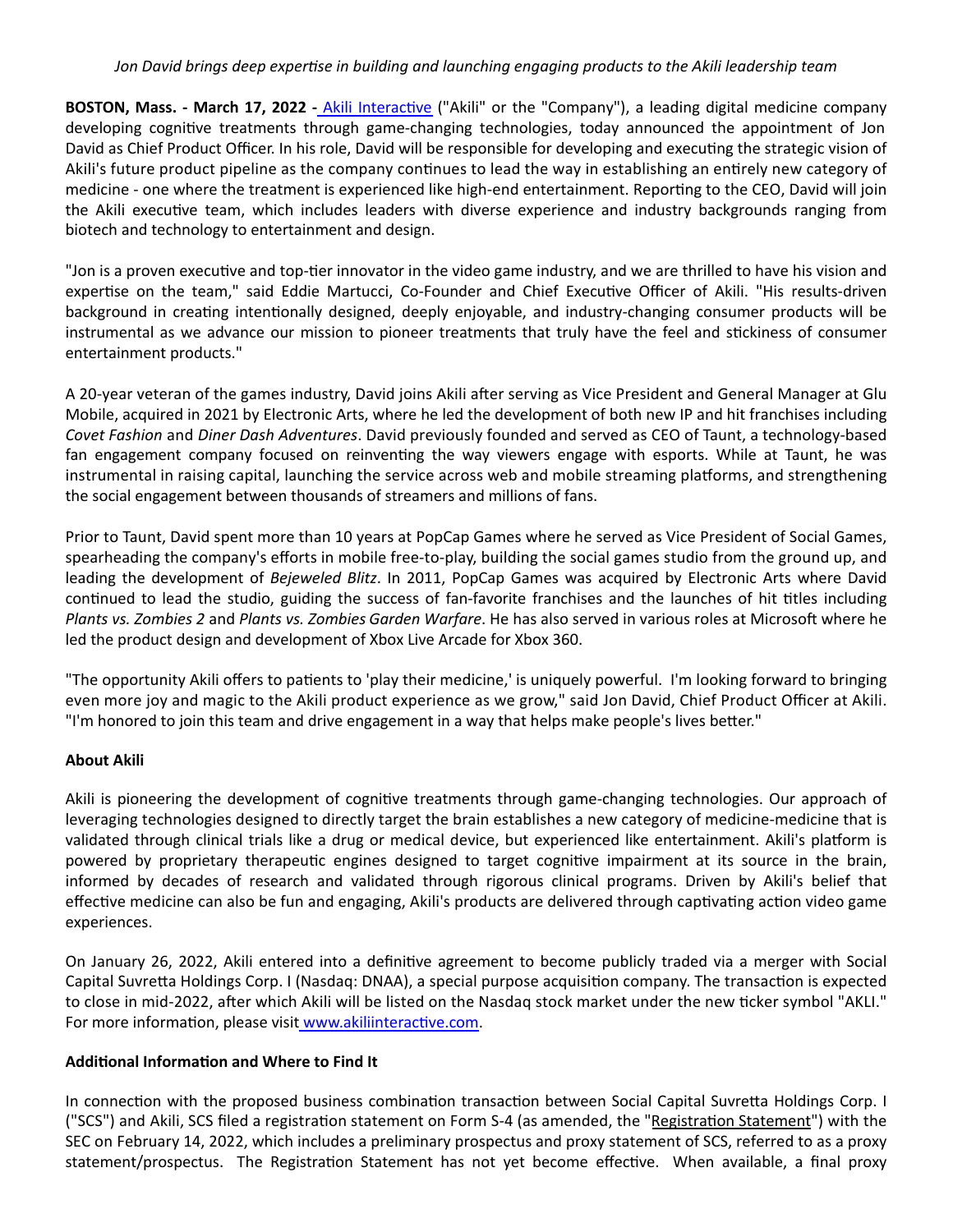statement/prospectus will be sent to all SCS shareholders. SCS will also file other documents regarding the proposed transacƟon with the SEC. SHAREHOLDERS OF SCS ARE ADVISED TO READ THE REGISTRATION STATEMENT, THE PROXY STATEMENT/PROSPECTUS AND ALL OTHER RELEVANT DOCUMENTS FILED OR THAT WILL BE FILED WITH THE SEC IN CONNECTION WITH THE PROPOSED TRANSACTION AS THEY BECOME AVAILABLE BECAUSE THEY WILL CONTAIN IMPORTANT INFORMATION. Shareholders will be able to obtain free copies of the Registration Statement, the proxy statement/prospectus and all other relevant documents filed or that will be filed with the SEC by SCS (when available) through the website maintained by the SEC at http://www.sec.gov.

The documents filed by SCS with the SEC also may be obtained free of charge at SCS's website at https://socialcapitalsuvrettaholdings.com/dnaa or upon written request to 2850 W. Horizon Ridge Parkway, Suite 200, Henderson, NV 89052.

### **Participants in the Solicitation**

SCS and Akili and their respective directors and executive officers may be deemed to be participants in the solicitation of proxies from SCS's shareholders in connection with the proposed transaction. A list of the names of such directors and executive officers and information regarding their interests in the proposed transaction between Akili and SCS are contained in the proxy statement/prospectus. You may obtain free copies of these documents as described in the preceding paragraph.

#### **No Offer or SolicitaƟon**

This communication shall not constitute a solicitation of a proxy, consent or authorization with respect to any securities or in respect of the proposed transaction. This communication shall not constitute an offer to sell or the solicitation of an offer to buy any securities, nor shall there be any sale of securities in any states or jurisdictions in which such offer, solicitation or sale would be unlawful prior to registration or qualification under the securities laws of such state or jurisdiction. No offering of securities shall be made except by means of a prospectus meeting the requirements of Section 10 of the Securities Act or an exemption therefrom. This press release may be deemed to be solicitation material in respect of the proposed transactions contemplated by the proposed business combination between Akili and SCS.

#### **Forward-Looking Statements**

This communication may contain certain forward-looking statements within the meaning of the federal securities laws with respect to the proposed transaction between Akili and SCS. These forward-looking statements generally are identified by the words "believe," "project," "expect," "anticipate," "estimate," "intend," "strategy," "future," "opportunity," "plan," "may," "should," "will," "would," "will be," "will continue," "will likely result," and similar expressions. Forward-looking statements are predictions, projections and other statements about future events that are based on current expectations and assumptions and, as a result, are subject to risks and uncertainties. Many factors could cause actual future events to differ materially from the forward-looking statements in this communication, including but not limited to: (i) the risk that the proposed transaction may not be completed in a timely manner or at all, which may adversely affect the price of SCS's securities, (ii) the risk that the proposed transaction may not be completed by SCS's business combination deadline and the potential failure to obtain an extension of the business combination deadline if sought by SCS, (iii) the failure to satisfy the conditions to the consummation of the proposed transaction, including the adoption of the Merger Agreement by the shareholders of SCS and the satisfaction of the minimum cash condition, (iv) the lack of a third party valuation in determining whether or not to pursue the proposed transaction,  $(v)$  the inability to complete the PIPE Investment,  $(vi)$  the occurrence of any event, change or other circumstance that could give rise to the termination of the Merger Agreement, (vii) the effect of the announcement or pendency of the transaction on Akili's business relationships, operating results, and business generally, (viii) risks that the proposed transaction disrupts current plans and operations of Akili or diverts management's attention from Akili's ongoing business operations and potential difficulties in Akili employee retention as a result of the announcement and consummation of the proposed transaction, (ix) the outcome of any legal proceedings that may be instituted against Akili or against SCS related to the Merger Agreement or the proposed transaction, (x) the ability to maintain the listing of SCS's securities on a national securities exchange, (xi) the price of SCS's securities may be volatile due to a variety of factors, including changes in the competitive and highly regulated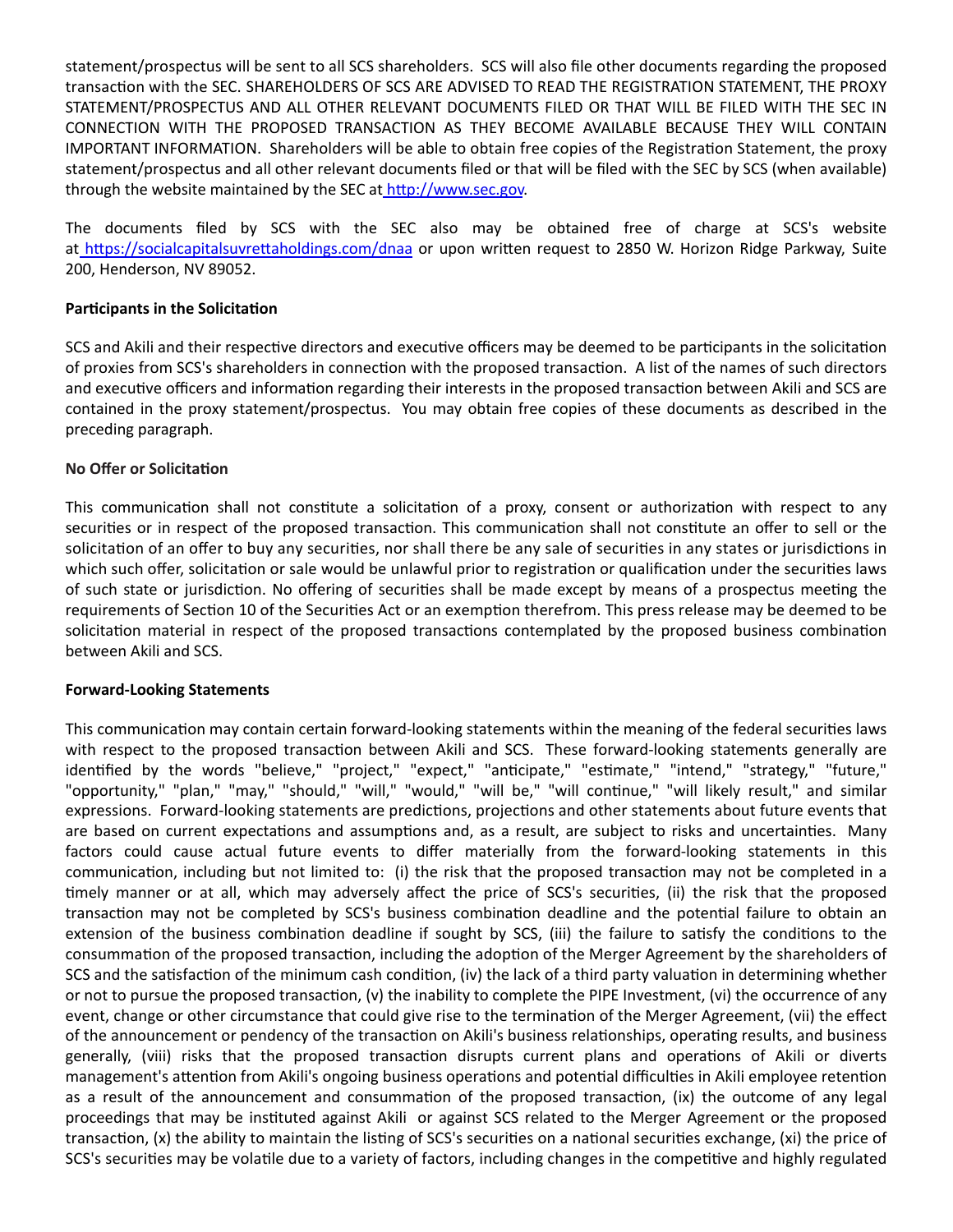industries in which SCS plans to operate or Akili operates, variations in operating performance across competitors, changes in laws and regulations affecting SCS's or Akili's business, and changes in the combined capital structure, (xii) the ability to implement business plans, forecasts, and other expectations after the completion of the proposed transaction, and identify and realize additional opportunities, (xiii) the ability of Akili to successfully commercialize EndeavorRx® and continue to advance its clinical development pipeline, (xiv) the ability to recognize the anticipated benefits of the proposed transaction, which may be affected by, among other things, competition, the ability of the combined company to grow and manage growth profitably, maintain relationships with customers and suppliers and retain its management and key employees, (xv) the evolution of the markets in which Akili competes, (xvi) the ability of Akili to defend its intellectual property and satisfy regulatory requirements, (xvii) the costs related to the proposed transaction, (xviii) the impact of the COVID-19 pandemic on Akili's business, (xix) Akili's expectations regarding its market opportunities and (xx) the risk of downturns and a changing regulatory landscape in the highly competitive industry in which Akili operates. The foregoing list of factors is not exhaustive. You should carefully consider the foregoing factors and the other risks and uncertainties described in the "Risk Factors" section of SCS's registration on Form S-1 (File Nos. 333-256723 and 333-257543), SCS's quarterly report on Form 10-Q for the quarter ended September 30, 2021 filed with the SEC on November 15, 2021, the Registration Statement on Form S-4, including those under "Risk Factors" therein, and other documents filed by SCS from time to time with the SEC. These filings identify and address other important risks and uncertainties that could cause actual events and results to differ materially from those contained in the forward-looking statements. Forward-looking statements speak only as of the date they are made. Readers are cautioned not to put undue reliance on forward-looking statements, and Akili and SCS assume no obligation and do not intend to update or revise these forward-looking statements, whether as a result of new information, future events, or otherwise. Neither Akili nor SCS gives any assurance that either Akili or SCS, or the combined company, will achieve its expectations.

#### **About PureTech Health**

PureTech is a clinical-stage biotherapeutics company dedicated to discovering, developing and commercializing highly differentiated medicines for devastating diseases, including inflammatory, fibrotic and immunological conditions, intractable cancers, lymphatic and gastrointestinal diseases and neurological and neuropsychological disorders, among others. The Company has created a broad and deep pipeline through the expertise of its experienced research and development team and its extensive network of scientists, clinicians and industry leaders. This pipeline, which is being advanced both internally and through PureTech's Founded Entities, is comprised of 25 therapeutics and therapeutic candidates, including two that have received both U.S. FDA clearance and European marketing authorization, as of the date of PureTech's most recently filed Half Year Report and corresponding Form 6-K. All of the underlying programs and platforms that resulted in this pipeline of therapeutic candidates were initially identified or discovered and then advanced by the PureTech team through key validation points based on the Company's unique insights into the biology of the brain, immune and gut, or BIG, systems and the interface between those systems, referred to as the BIG Axis.

For more information, visit [www.puretechhealth.com o](http://www.puretechhealth.com/)r connect with us on Twitter @puretechh.

#### **CauƟonary Note Regarding Forward-Looking Statements**

This press release contains statements that are or may be forward-looking statements within the meaning of the Private Securities Litigation Reform Act of 1995. All statements contained in this press release that do not relate to matters of historical fact should be considered forward-looking statements, including without limitation those statements that relate to expectations around EndeavorRx, the proposed business combination agreement between Akili and Social Capital Suvretta Holdings Corp. I (Nasdaq: DNAA) or matters related thereto, the competitive environment in which Akili operates, and Akili and PureTech's future prospects, development plans, and strategies. The forward-looking statements are based on current expectations and are subject to known and unknown risks, uncertainƟes and other important factors that could cause actual results, performance and achievements to differ materially from current expectations, including, but not limited to, those risks, uncertainties and other important factors described under the caption "Risk Factors" in our Annual Report on Form 20-F for the year ended December 31, 2020 filed with the SEC and in our other regulatory filings. These forward-looking statements are based on